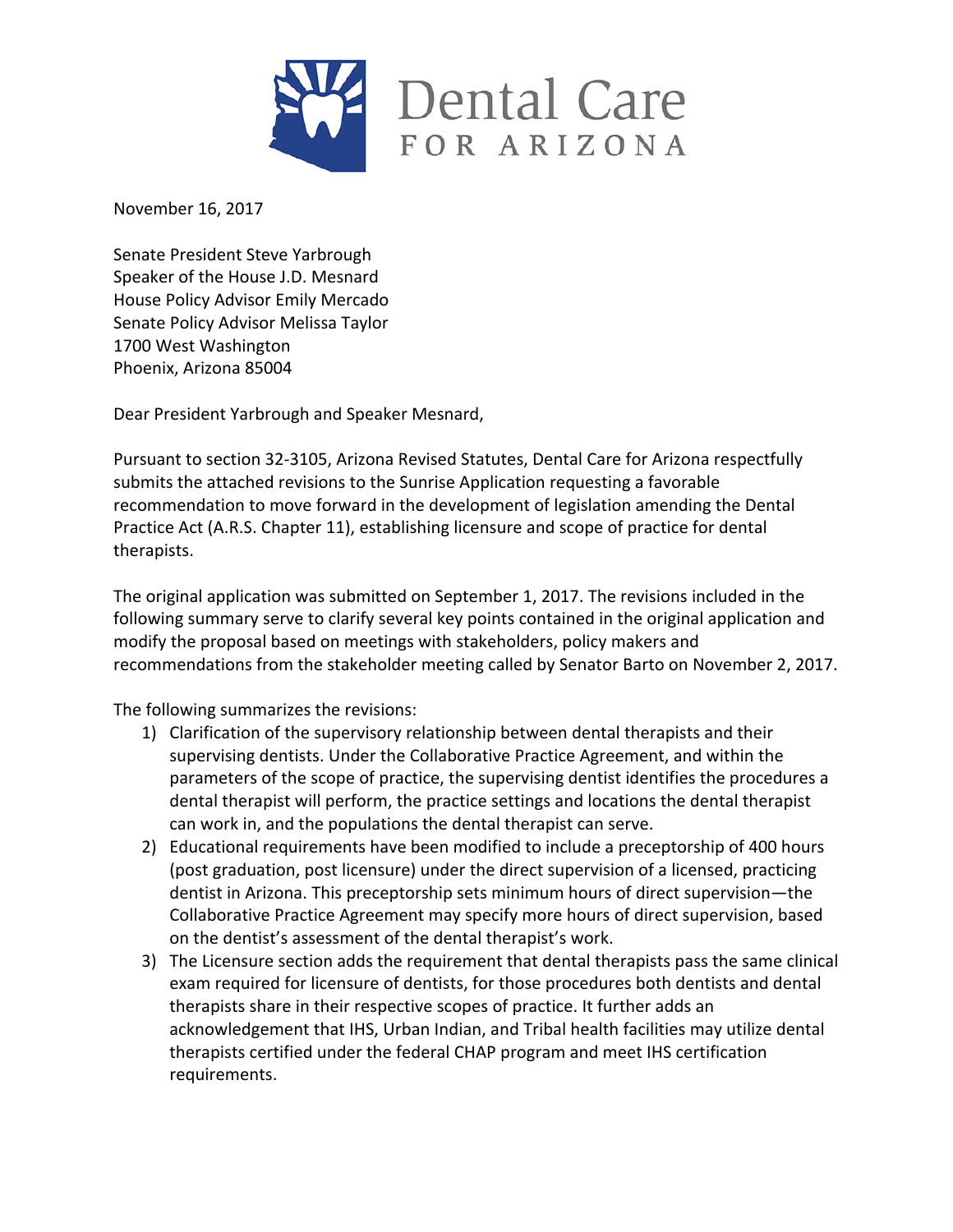4) The scope of practice section provides additional clarification on procedures proposed for inclusion in the dental therapist's scope of practice. These procedures are consistent with CODA aligned curriculum and training.

The Dental Care for Arizona coalition will continue to collaborate with community representatives, oral health stakeholders and state public policy makers to address recommendations, questions, issues, and/or concerns.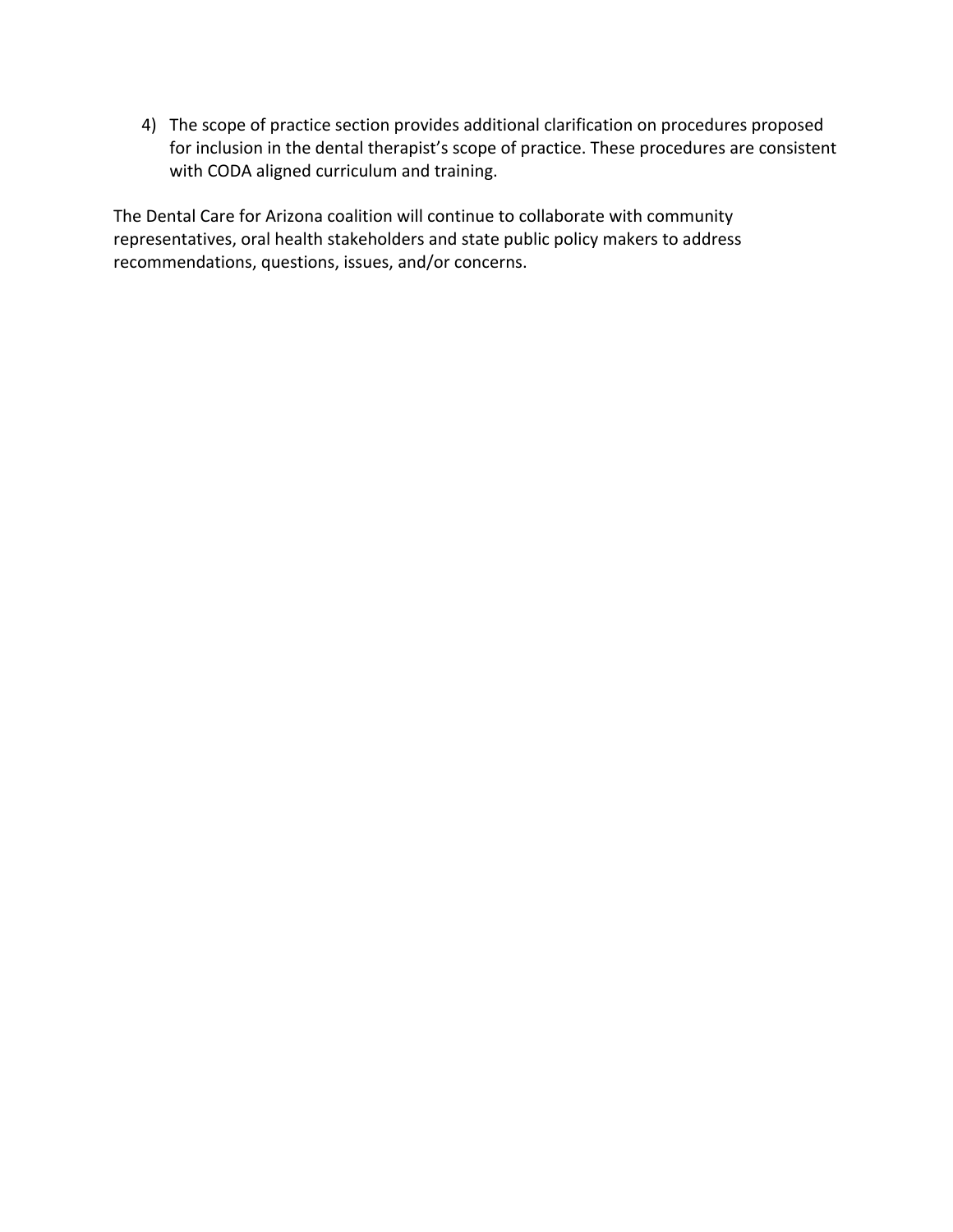

# Dental Care for Arizona 2017 Sunrise Application Summary with Clarifications and Modifications based on Stakeholder Input

A request to provide statutory authority for the licensure of Dental Therapists in Arizona

Submitted by:

Pivotal Policy Consulting For Dental Care for Arizona

November 2017

Proposal:

The sunrise application, submitted by Dental Care for Arizona, as required by A.R.S. 21-3105, seeks a favorable recommendation to move forward in the development of legislation amending the Dental Practice Act (A.R.S. Chapter 11), establishing licensure and scope of practice for dental therapists. Under this proposal highly trained, licensed dental therapists would be allowed to expand the dental team, increasing access, generating cost savings, and expanding professional opportunities for Arizona's existing allied oral health professionals.

The proposed dental therapy model builds on the training and experience of dental therapists in 54 countries and territories worldwide (beginning in 1921 $^1$ ) and experience from states in the U.S. where dental therapists are authorized. It would require the following:

1) Dental therapists to work with a licensed Arizona dentist under a Collaborative Practice Agreement; 

2) Dental therapists to refer patients whose needs are outside of the dental therapist's scope of practice to a licensed dentist in Arizona, as outlined in the Collaborative Practice Agreement;

3) Dental therapists to graduate from programs that meet Commission on Dental Accreditation (CODA) standards, and graduate from CODA accredited institutions;

4) Dental therapists to pass the same clinical exam required for dentists for those procedures both share in their scopes of practice;

5) Require licensure and regulation through BODEX.

 <sup>1</sup> David A. Nash, et al., *A Review of Global Literature on Dental Therapists*. Battle Creek, MI: W.K. Kellogg Foundation. April 2012.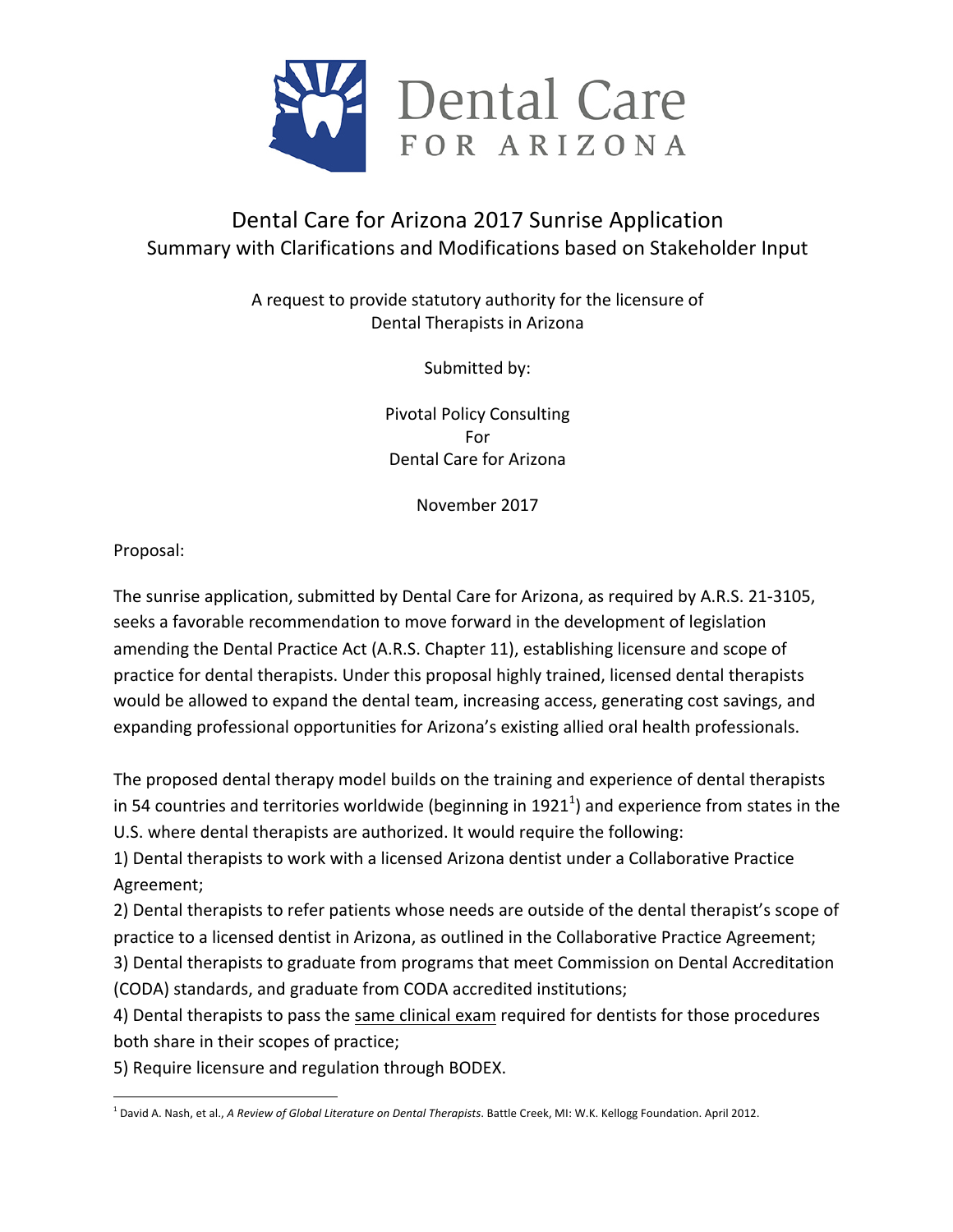Provisions in this Revised Application:

#### Supervision

- $\checkmark$  Dental therapists will work under the supervision of a licensed, practicing Arizona dentist through a written Collaborative Practice Agreement. Under this agreement, supervising dentists identify and define the practice settings, populations served, and procedures to be performed by the dental therapist.
- $\checkmark$  Collaborative Practice Agreements CANNOT authorize dental therapists to work outside of the scope of practice authorized by law. The scope of practice for dental therapists is set by the state legislature; however, the supervising dentist can further restrict both the scope and treatment settings within which dental therapists are able to work.
- $\checkmark$  Require Collaborative Practice Agreements to be filed with BODEX
- $\checkmark$  Authorize BODEX to set all licensure requirements, including fees and continuing education.

#### Education

- $\checkmark$  Require graduation from a program that meets CODA accreditation standards that is offered through a nationally or regionally accredited higher education institution recognized by the U.S. Department of Education.
- $\checkmark$  Require that dental therapists complete a preceptorship of 400 hours under the direct supervision of a licensed, practicing dentist in Arizona. Model curriculum developed to align to CODA standards requires dental therapists complete a minimum of 1200 hours of clinical training during their dental therapy education. The additional 400-hour preceptorship is a post-graduation, post-licensure requirement, and is in addition to the estimated 1200 hours completed within the education program itself.
- $\checkmark$  Dental therapy programs may grant advanced standing or credit for prior learning to a student who has prior experience or coursework from a CODA-accredited institution that the recognized school determines is equivalent to didactic and clinical education in its accredited program.

### Licensure

- $\checkmark$  Dental therapists shall be licensed and regulated by Arizona's BODEX.
- $\checkmark$  Grant BODEX the authority to adopt appropriate licensure and examination requirements for dental therapists.
- $\checkmark$  As part of the licensure requirements, candidates for dental therapy licensure **shall pass** the same clinical exam required for dental students for those procedures both dentists and dental therapists share in their scopes of practice. Assessing dental therapists' clinical skills through the examination developed and administered by the Western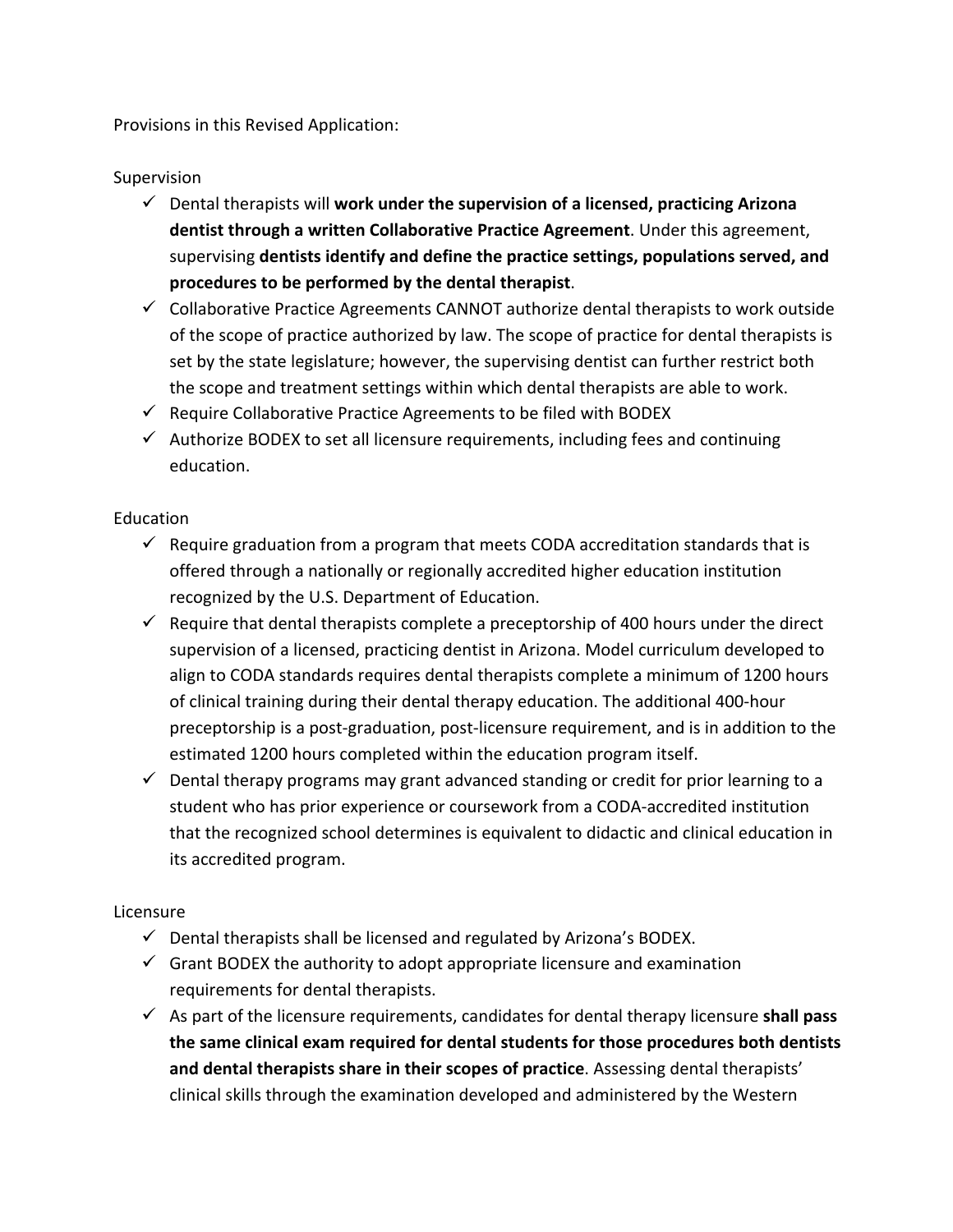

Regional Examination Board ensures that all candidates demonstrate the clinical and technical competencies required to perform the procedures within the dental therapy scope of practice.

- $\checkmark$  Dental therapists shall take the Arizona Jurisprudence examination.
- $\checkmark$  Candidates for dental therapy licensure in Arizona who hold a license from another state must meet a standard of licensure that is substantially equivalent to that of this state, as determined by AzBODEX.
- $\checkmark$  The statutes should acknowledge that IHS, Urban Indian, and Tribal health facilities may utilize dental therapists who are certified under the federal CHAP program and meet IHS certification requirements.

## Scope of Practice

This proposal requests the legislature adopt a scope of practice for dental therapy that reflects the education, training and demonstration of competency.

- $\checkmark$  Dental therapists are trained to perform approximately 80 billable procedures, including patient education and prevention services and routine restorative dental procedures. The extent to which dental therapists perform these procedures, the locations and settings within which dental therapists can work, and the types of patients dental therapists see (children, elderly, etc.) shall be governed by the Collaborative Practice Agreement between the supervising dentist and the dental therapist.
- $\checkmark$  Brief summary of the procedures included in the dental therapist's scope of practice— *Note: This is not the complete list of billable procedures:* 
	- $\circ$  Diagnostics and Preventative Care
		- Oral health screening, evaluation and treatment planning
		- Health education counseling, including motivational interviewing, nutritional counseling, smoking cessation and oral hygiene
		- **F** Topical fluoride and sealants
		- Dental X-rays (radiographic images)
		- Fabrication of athletic mouth guards
	- $\circ$  Restorative Care
		- § Fillings
		- Temporary and preformed crowns
		- Simple extraction of primary teeth
		- Limited, non-surgical extraction of badly diseased adult teeth within specified parameters, which include horizontal and vertical tooth mobility
		- Adjust and repair prosthetic devices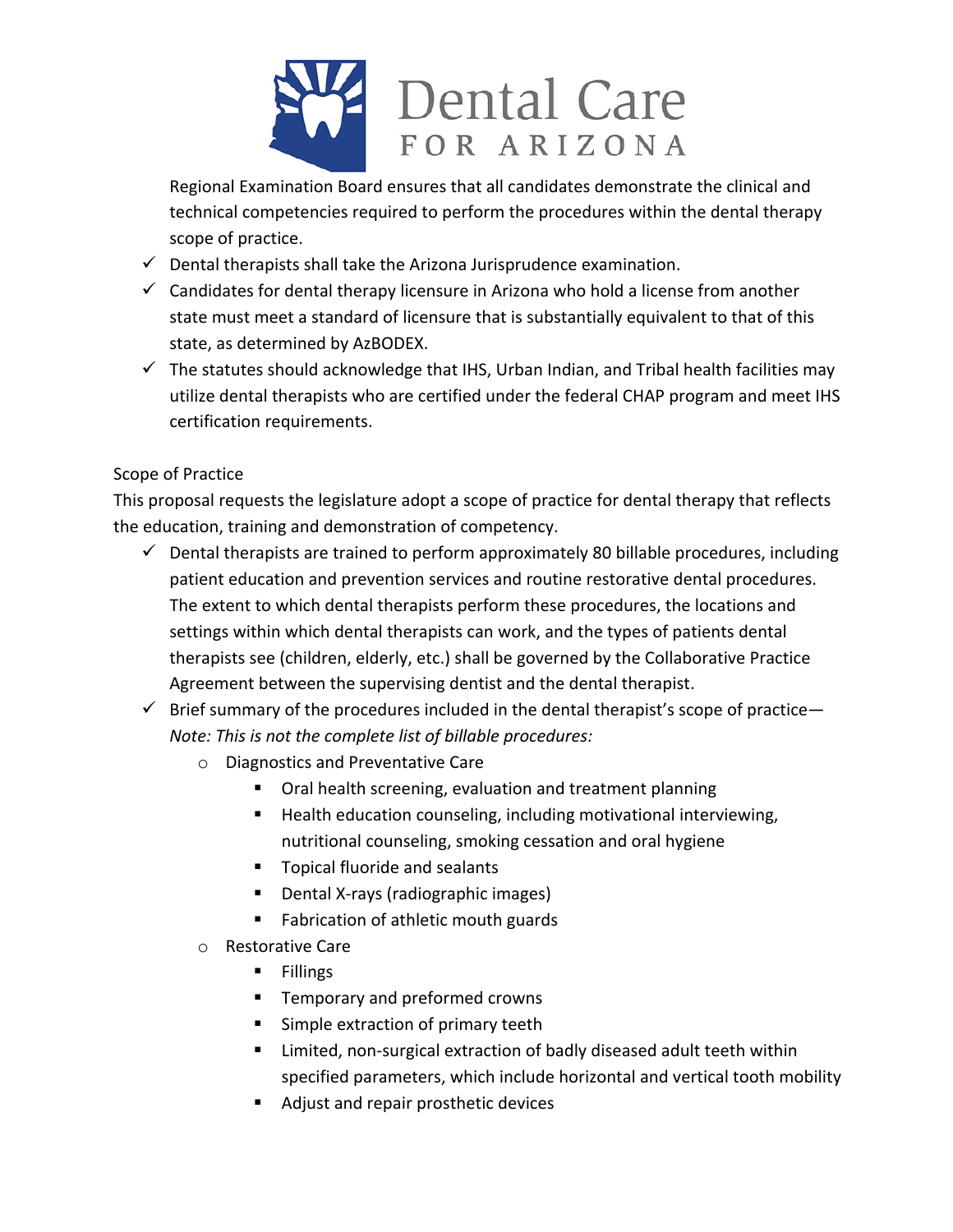- $\circ$  Prescription Drugs and Medications
	- Administer local anesthetic and nitrous oxide analgesia
	- Dispense and administer antibiotics and anti-inflammatory medications (including prescription strength ibuprofen), as prescribed by a licensed health care provider
	- **•** Dental therapists are prohibited from dispensing or administering opioids

Use of Dental Therapists in the U.S.:

- Alaska utilizes dental therapists to deliver oral healthcare services to over 45,000 Alaska Native people in 80 remote communities across the state. Dental therapists have been in practice since 2004. The Alaska Dental Therapy education program at Ilisagvik College is preparing their application for CODA accreditation.
- In 2009, Minnesota approved the licensing of dental therapists. Dental therapists have been working in Minnesota since 2011. Today, about half of Minnesota's dental therapists work outside the Twin Cities, which includes rural and remote areas of the state.
- Oregon authorized the first dental therapy pilot project in tribal communities in 2016 and dental therapists began working in the state in 2017. The state has since approved two additional dental therapy pilot sites.
- Washington State: After years of unsuccessful attempts to pass legislation authorizing the licensing of dental therapists, the Swinomish Indian Tribal Community began employing dental therapists in January 2016. Earlier this year, the state legislature approved a bill that allows dental therapists practicing on tribal lands to get reimbursement for those services through IHS.
- Vermont and Maine also approved the licensing of dental therapists and are in the process of implementing dental therapy laws. Vermont Technical College is applying for CODA-accreditation for a dental therapy educational program.
- At least eleven additional states are currently considering dental therapy legislation.

Evidence of the need for Dental Therapists:

Millions of people throughout Arizona face significant challenges to accessing dental care and treatment of dental disease.<sup>2</sup> While Arizona has increased prevention and education efforts,

  $<sup>2</sup>$  U.S. Department of Health and Human Services, Health Resources and Services Administration, Bureau of Health Workforce, "Third Quarter of</sup> Fiscal Year 2017 Designated HPSA Quarterly Summary (data as of June 30, 2017).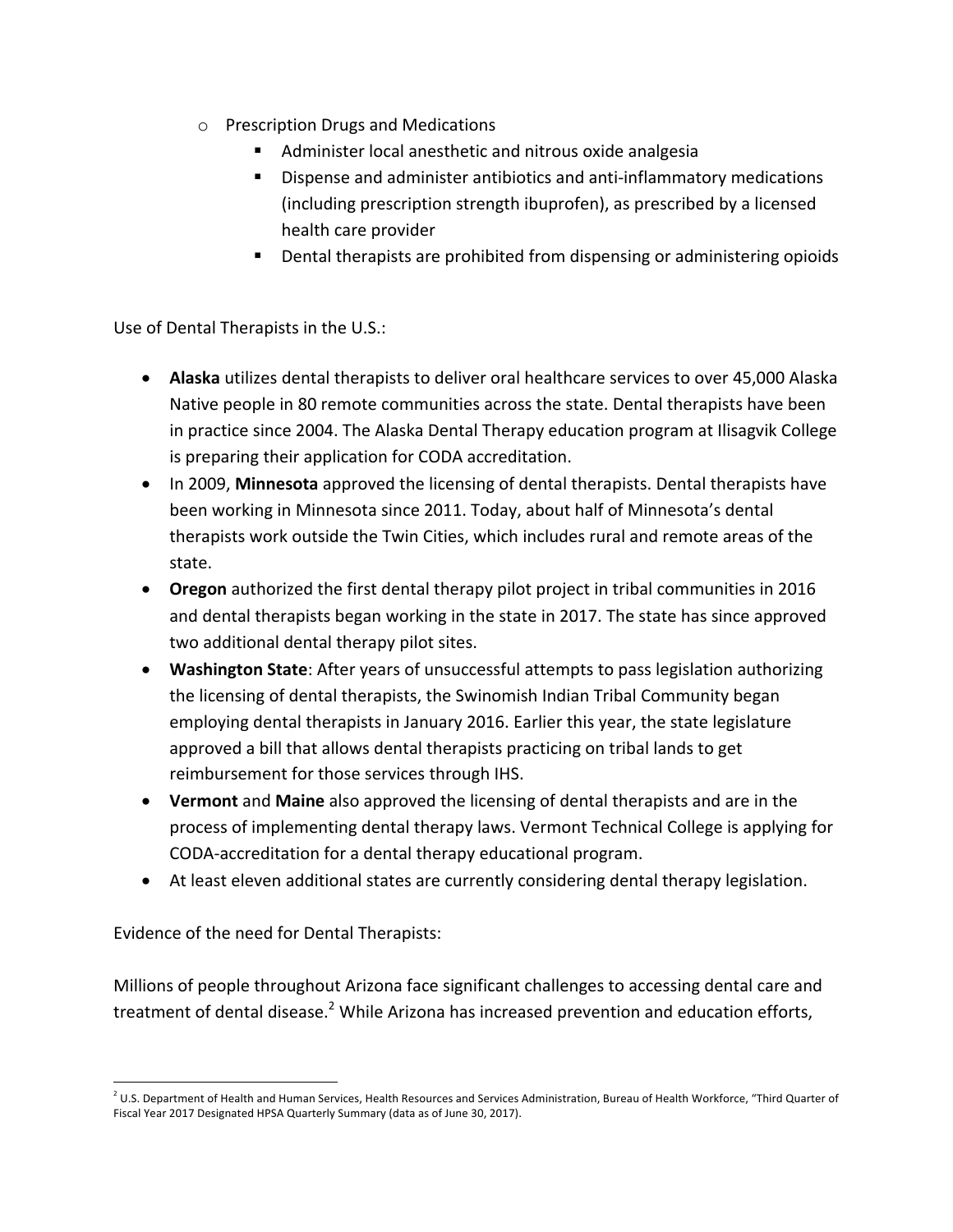

our state fares poorly compared to national averages. The data clearly show the need for more restorative care and a more equitable distribution of dental care providers:

- Over 2.8 million Arizonans lack access to sufficient dental health providers<sup>3</sup>
- 52% of Arizona's kindergarten children have a history of tooth decay—compared to the national average of  $36\%$ <sup>4</sup>
- 80% of American Indian and over 60% of Hispanic children in kindergarten and 3<sup>rd</sup> grade have experienced tooth decay<sup>5</sup>
- Only 38% of Arizona dentists are enrolled in the Arizona Health Care Cost Containment System (AHCCCS)<sup>6</sup>
- In 2013, only 25% of Arizona dentists billed AHCCCS more than \$10,000 for services to AHCCCS patients $<sup>7</sup>$ </sup>
- In 2014, over 26,800 Arizonans resorted to the emergency department for dental conditions that could have been avoided with routine dental care<sup>8</sup>

### Access to care:

 

Oral health advocates have proposed various options for enhancing access to care: increasing the populations covered by an AHCCCS dental benefit, expanding the use of teledentistry, and increasing the reimbursement rates for dental services. However, coverage doesn't equal care: with only a little over one-third of dentists enrolled in AHCCCS, finding a dentist who is willing to treat patients covered by AHCCCS is a challenge as is finding one

 $^3$  U.S. Department of Health and Human Services, Health Resources and Services Administration, Bureau of Health Workforce, "data as of October 27, 2017.

<sup>&</sup>quot;Healthy Smiles Healthy Bodies Survey 2015: The oral health of Arizona's kindergarten and third grade children." Arizona Department of Health Services Data Brief. Retrieved from https://www.astdd.org/www/docs/az-healthy-smiles-healthy-bodies-data-brief-2015.pdf. Arizona data was collected in 2014-2015, and national data is from 2005-2010.

 $^5$  "Healthy Smiles Healthy Bodies Survey 2015: The oral health of Arizona's kindergarten and third grade children." Arizona Department of Health Services Data Brief. Retrieved from https://www.astdd.org/www/docs/az-healthy-smiles-healthy-bodies-data-brief-2015.pdf. Arizona data was collected in 2014-2015, and national data is from 2005-2010.

 $^6$  American Dental Association Health Policy Institute, "The Oral Health Care System: State-by-State Analysis," (2015), http://www.ada.org/~/media/ADA/Science%20and%20Research/HPI/OralHealthCare-StateFacts/Oral-Health-Care-System-Full-Report.pdf.  $^7$  Arizona State Dental Action Plan For Medicaid and CHIP Programs (August 2014).

https://www.medicaid.gov/medicaid/benefits/downloads/sohap-arizona.pdf. This figure is from 2013: there were 3,694 licensed dentists throughout the state. 921 of whom billed a minimum of \$10,000 annually.

 $^8$  Arizona state statistics from HCUP State Inpatient Databases and State Emergency Department Databases 2014, Agency for Healthcare Research and Quality (AHRQ), based on data collected by the Arizona Department of Health Services, using ICD-9 codes 521.00, 521.01, 521.02, 521.03, 521.04, 521.05, 521.06, 521.07, 521.08, 521.09, 522.0, 522.1, 522.2, 522.3, 522.4, 522.5, 522.6, 522.7, 522.8, 522.9, 523.00, 523.01, 523.10, 523.11, 523.20, 523.21, 523.22, 523.23, 523.24, 523.25, 523.3-523.33, 523.30, 523.31, 523.32, 523.33, 523.40, 523.41, 523.42, 523.5, 523.6, 523.8, 523.9, and 528.3.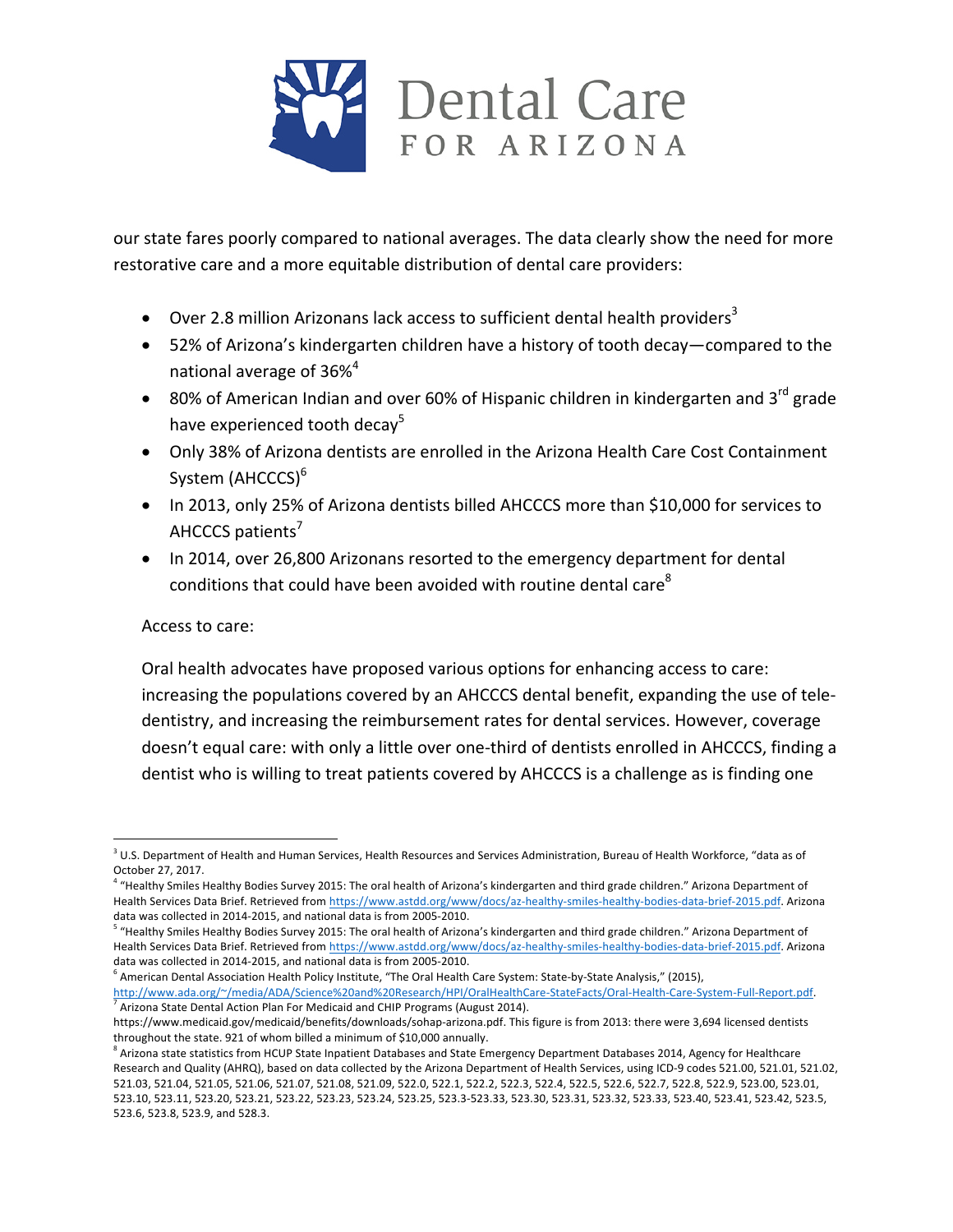who is accepting new patients.<sup>9</sup> In 2016, almost 53% of children enrolled in AHCCCS did not receive any dental services.<sup>10</sup>

Tele-dentistry, similar to telemedicine, has the potential to improve the delivery of oral health services to rural and remote areas across Arizona. However, without a provider whose training and scope of practice allows them to treat the most common restorative patient needs, tele-dentistry is limited. Patients will still be required to see a dentist to receive almost any dental treatment they need.

While an important policy option to consider, increasing AHCCCS reimbursement rates is a costly proposition, which increases as the State continues to expand populations covered by AHCCCS, and only addresses one reason cited by dentists for not accepting AHCCCS patients.<sup>11</sup> Further, it does nothing for the 2.8 million Arizonans who live in dental health professional shortage areas, where they already have trouble finding a dentist. Nor can it help those who have difficulty traveling to a dentist's office. If Arizona is going to increase access to care, innovations to Arizona's current oral health delivery model must be considered. 

Whether Arizona's dental shortage is one of too few dentists statewide, or it represents a maldistribution of dentists, Arizona has an opportunity to expand the number of oral health providers available to treat currently underserved populations. In addition to challenges faced in rural and tribal communities, portions of our urban communities are considered dental deserts, areas without providers or no/few providers willing to accept public insurance. Nationally, HRSA reports that based on projections, the "increases in supply will not meet the increases in demand for dentists, which will exacerbate the existing shortage." $^{12}$  Given the ubiquity of Arizona's dental shortage areas, and low dentist participation in Medicaid, Arizona must implement a delivery model that addresses the significant needs of the State.

  $9$  Arizona State Dental Action Plan For Medicaid and CHIP Programs (August 2014) https://www.medicaid.gov/medicaid/benefits/downloads/sohap-arizona.pdf

<sup>10&</sup>lt;br>This figure counts children ages 1 to 20 who were eligible for the Early and Periodic Screening, Diagnostic and Treatment Benefit for 90 continuous days and received any dental service. See U.S. Department of Health and Human Services, Centers for Medicare and Medicaid Services, Annual EPSDT Participation Report, Form CMS-416 (State) Fiscal Year: 2016, as of September 7, 2017, https://www.medicaid.gov/medicaid/benefits/epsdt/index.html. 

 $^{12}$  National and State-Level Projections of dentists and dental higienists in the U.S., 2012-2025. U.S. Department of Health and Human Services, Health Resources and Services Administration, Bureau of Health Workforce, National Center for Health Workforce Analysis, 2015.